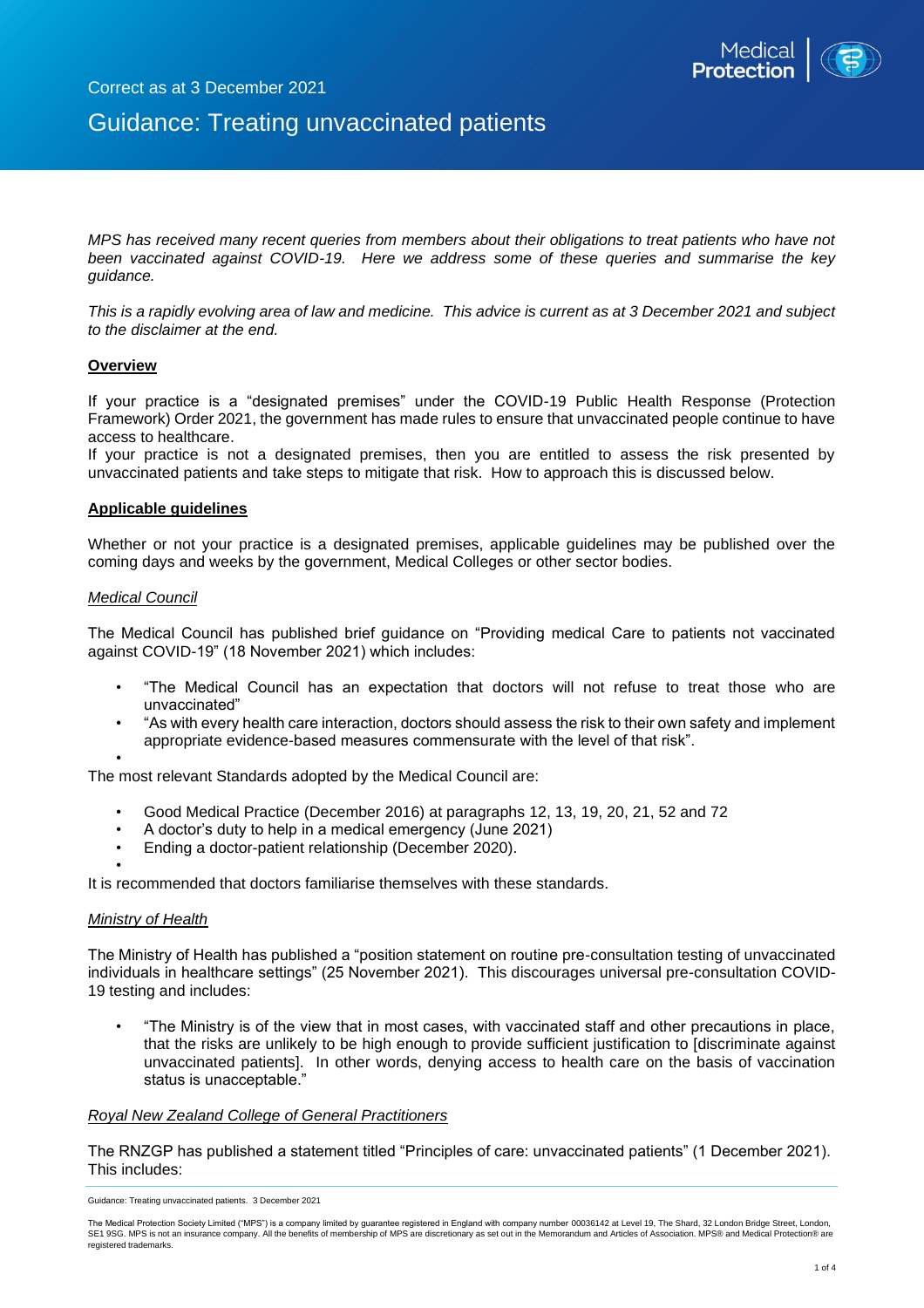• "The [RNZCGP] position on the management of unvaccinated patients (which includes all children under the age of 12) is that these patients should have access to face-to-face consultations when required."

## **Traffic light system — "designated premises"**

To implement its 'traffic light system', the New Zealand government has made a new Order under the COVID-19 Public Health Response Act 2020. The new Order is titled "COVID-19 Public Health Response (Protection Framework) Order 2021" and can be found on [www.legisaltion.govt.nz.](http://www.legisaltion.govt.nz/)

The new Order creates a definition for "designated premises". Designated premises include all premises of health services that are partly or wholly funded by:

- the Ministry of Health
- Oranga Tamariki—Ministry for Children
- the Ministry of Social Development
- the Department of Corrections
- a district health board
- Veterans' Affairs New Zealand
- the Accident Compensation Corporation.

This means that all hospitals, secondary health services, urgent care services and GP practices will be designated premises. Many private health care providers will also be designated premises if they see patients funded by ACC.

The new Order limits the ability of designated premises to refuse access or service on "vaccination grounds". Vaccinations grounds is defined to mean:

*the consideration of whether or not a person—*

- *(a) holds a valid [My Vaccine Pass]; or*
- *(b) holds a COVID-19 vaccination exemption or COVID-19 vaccination authorisation; or*
- *(c) has been vaccinated (within the meaning of the Act) or otherwise vaccinated against COVID-19*

For healthcare providers that are designated premises then, under the new Order:

## *Entry*

"*A business or service in control of designated premises must not deny a person, other than a worker, entry to the premises on vaccination grounds*" (clause 31). The term 'worker' is defined in the new Order. MPS's advice is that this does not prevent medical practitioners from asking patients to disclose their vaccination status nor taking steps to mitigate assessed risks. MPS considers it acceptable to (for example):

- Ask unvaccinated patients to phone ahead and/or offer a telehealth consultation if clinically appropriate.
- Require that unvaccinated patients enter premises only when ready to be seen, and not use waiting rooms.
- See and treat unvaccinated patients, vaccinated patients and symptomatic patients in different streams.
- Require a negative COVID-19 test prior to a non-acute face-to-face consultation with an unvaccinated patient who will not or cannot wear a mask.

# *Service*

"*A business or service in control of designated premises from which goods or services are provided must not deny a person, other than a worker, access to those goods or services (whether for that person or on behalf of others) on vaccination grounds*" (clause 32).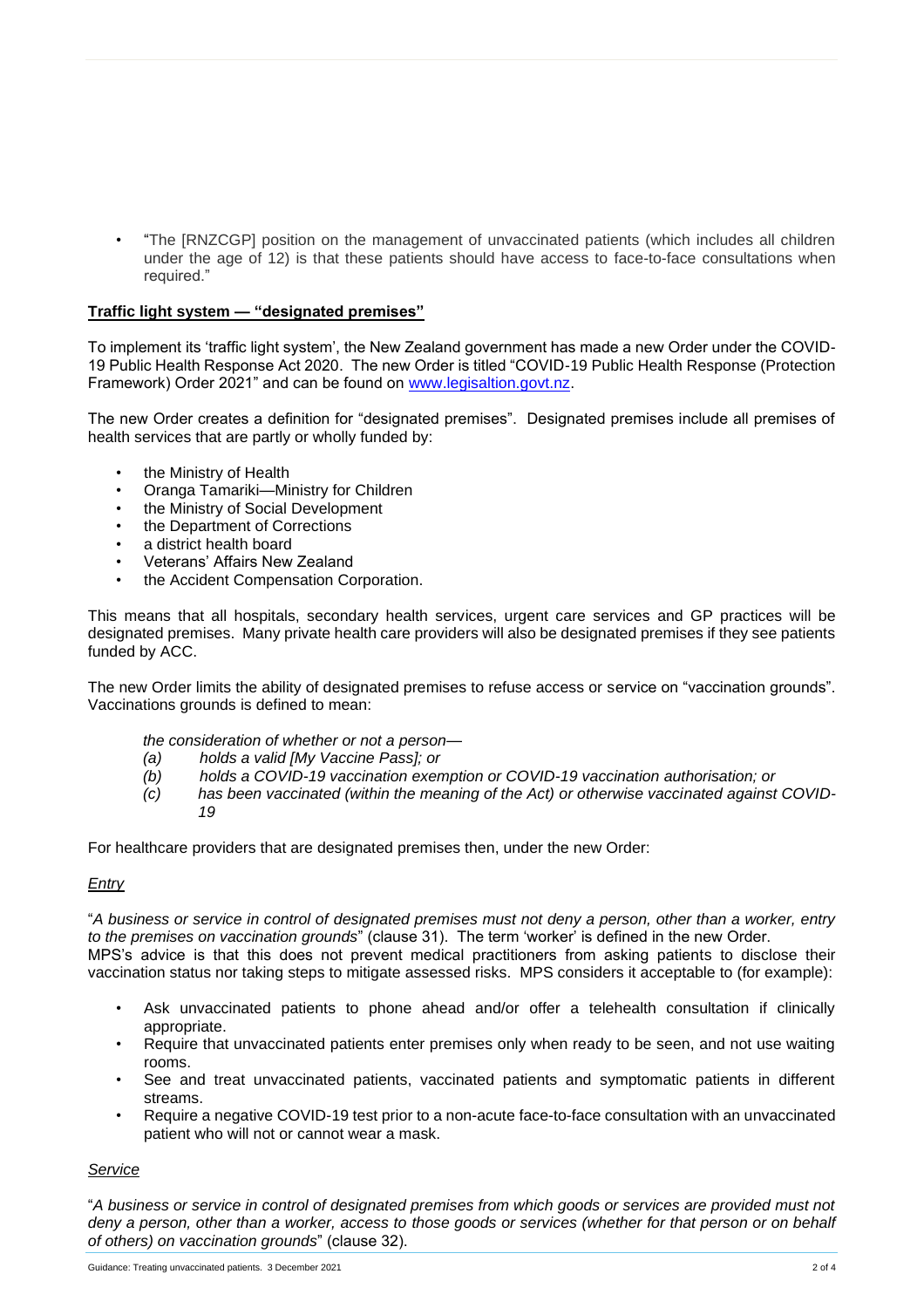MPS's advice is that this does not prevent medical practitioners from asking patients to disclose their vaccination status nor taking steps to mitigate assessed risks (see above). If a service cannot be provided safely for you and your staff at one point in time, it will be acceptable to ask an unvaccinated patient to return at a different time.

## *Practices that are accessed via another business*

The 'front doors' of some healthcare premises are located within buildings that include other tenants. Clause 33 of the new Order requires those in control of spaces that people must enter to get to designated premises must allow entry to unvaccinated people for the purpose of accessing those designated premises.

## **Practices that are not designated premises**

The new Order does not apply to completely private practices that do not see ACC funded patients. Private practices will however need to comply with:

- The Code of Health and Disability Services Consumers' Rights (**HDC Code**)
- The Human Rights Act 1993
- Professional standards regulated by the Medical Council under the Health Practitioners Competence Assurance Act 2003
- The Health and Safety at Work Act 2015.

• Under these laws:

- You must offer to help in an emergency, taking account of your own safety, scope of practice and the availability of other options for care.
- You must not refuse or delay treatment because you believe that a patient's actions have contributed to their condition. Nor should you unfairly discriminate against patients by allowing your personal views to affect your relationship with them. Your personal beliefs, including political, religious and moral beliefs, should not affect your advice or treatment.
- Any decision to decline consultations with unvaccinated patients should be motivated by risk management, not prejudice against unvaccinated patients' choices.
- You must ensure continuity of care which may mean facilitating transfer to a different doctor with appropriate handover.

Subject to these baseline requirements, each workplace will need to assess the risk of COVID-19 transmission and make decisions about how to manage that risk. Such assessments may include the vulnerability of staff, the vulnerability of other patients and any increased risk presented by unvaccinated patients. You should also take into account the prevalence of COVID-19 in your community.

It is likely that a deciding to mitigate risk by declining to provide care to any unvaccinated patients will be regarded by the HDC as a breach of the HDC Code and regarded by the Medical Council as inconsistent with professional standards.

Other policies such as requiring a negative COVID-19 test; charging more for the cost of using additional PPE; and only providing telehealth services to unvaccinated patients may however be justifiable on health and safety grounds. It is recommended that you seek specific advice from MPS before adopting such measures.

## **Risk and disclaimer**

Healthcare practitioners declining to see unvaccinated patients or implementing policies that make it difficult for unvaccinated people to access care should proceed with their eyes open. They may face:

- HDC complaints
- Referrals to the Medical Council (or other relevant regulatory authorities such as the Psychologists Board, Nursing Council, Physiotherapy Board or Dental Council)
- Allegations of indirect discrimination under the Human Rights Act 1993.